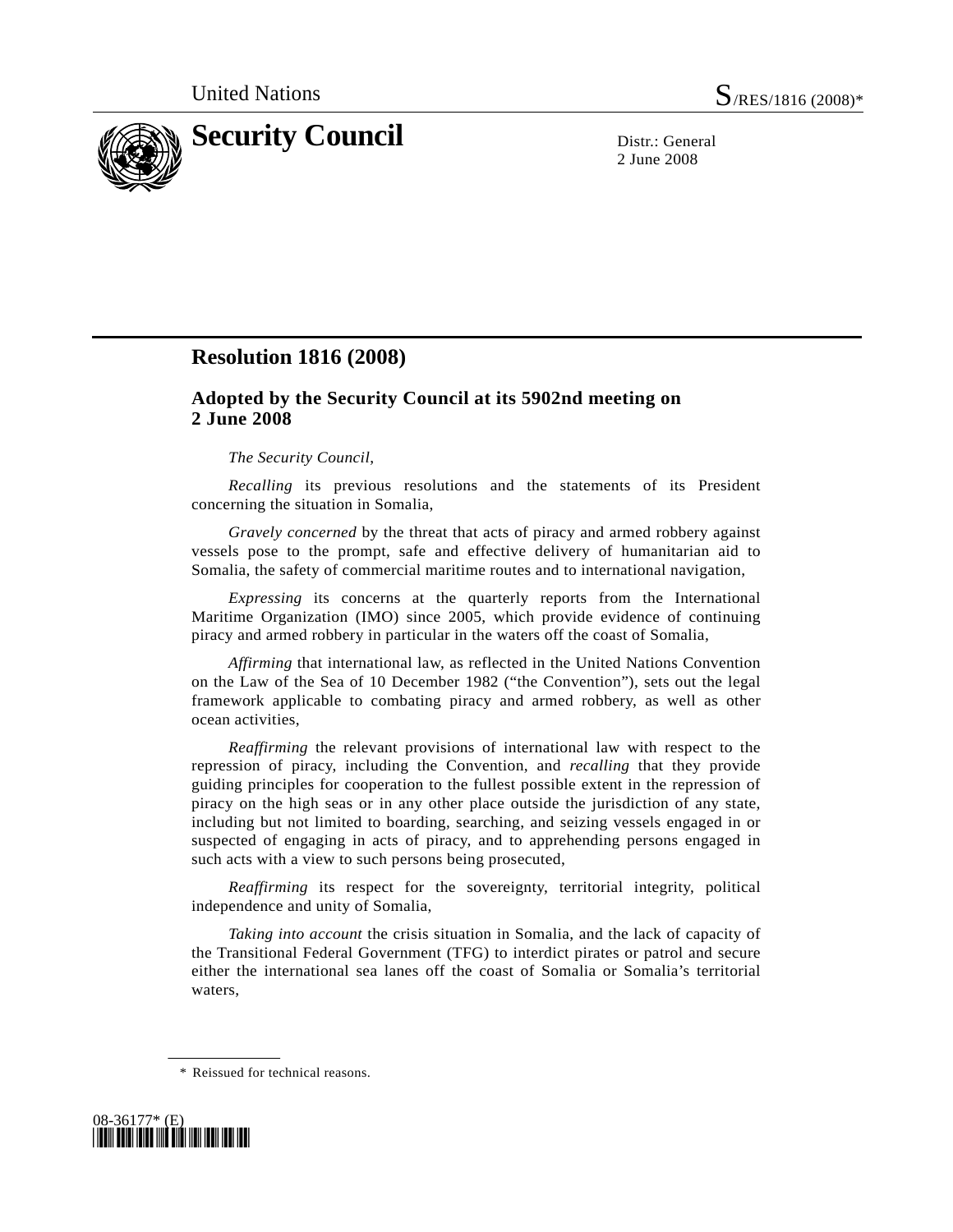*Deploring* the recent incidents of attacks upon and hijacking of vessels in the territorial waters and on the high seas off the coast of Somalia including attacks upon and hijackings of vessels operated by the World Food Program and numerous commercial vessels and the serious adverse impact of these attacks on the prompt, safe and effective delivery of food aid and other humanitarian assistance to the people of Somalia, and the grave dangers they pose to vessels, crews, passengers, and cargo,

*Noting* the letters to the Secretary-General from the Secretary-General of the IMO dated 5 July 2007 and 18 September 2007 regarding the piracy problems off the coast of Somalia and the IMO Assembly resolution A.1002 (25), which strongly urged Governments to increase their efforts to prevent and repress, within the provisions of international law, acts of piracy and armed robbery against vessels irrespective of where such acts occur, and *recalling* the joint communiqué of the IMO and the World Food Programme of 10 July 2007,

*Taking note of* the Secretary-General's letter of 9 November 2007 to the President of the Security Council reporting that the Transitional Federal Government of Somalia (TFG) needs and would welcome international assistance to address the problem,

*Taking further note of* the letter from the Permanent Representative of the Somali Republic to the United Nations to the President of the Security Council dated 27 February 2008, conveying the consent of the TFG to the Security Council for urgent assistance in securing the territorial and international waters off the coast of Somalia for the safe conduct of shipping and navigation,

*Determining* that the incidents of piracy and armed robbery against vessels in the territorial waters of Somalia and the high seas off the coast of Somalia exacerbate the situation in Somalia which continues to constitute a threat to international peace and security in the region,

*Acting* under Chapter VII of the Charter of the United Nations,

 1. *Condemns and deplores* all acts of piracy and armed robbery against vessels in territorial waters and the high seas off the coast of Somalia;

 2. *Urges* States whose naval vessels and military aircraft operate on the high seas and airspace off the coast of Somalia to be vigilant to acts of piracy and armed robbery and, in this context, *encourages*, in particular, States interested in the use of commercial maritime routes off the coast of Somalia, to increase and coordinate their efforts to deter acts of piracy and armed robbery at sea in cooperation with the TFG;

 3. *Urges* all States to cooperate with each other, with the IMO and, as appropriate, with the relevant regional organizations in connection with, and share information about, acts of piracy and armed robbery in the territorial waters and on the high seas off the coast of Somalia, and to render assistance to vessels threatened by or under attack by pirates or armed robbers, in accordance with relevant international law;

 4. *Further urges* States to work in cooperation with interested organizations, including the IMO, to ensure that vessels entitled to fly their flag receive appropriate guidance and training on avoidance, evasion, and defensive techniques and to avoid the area whenever possible;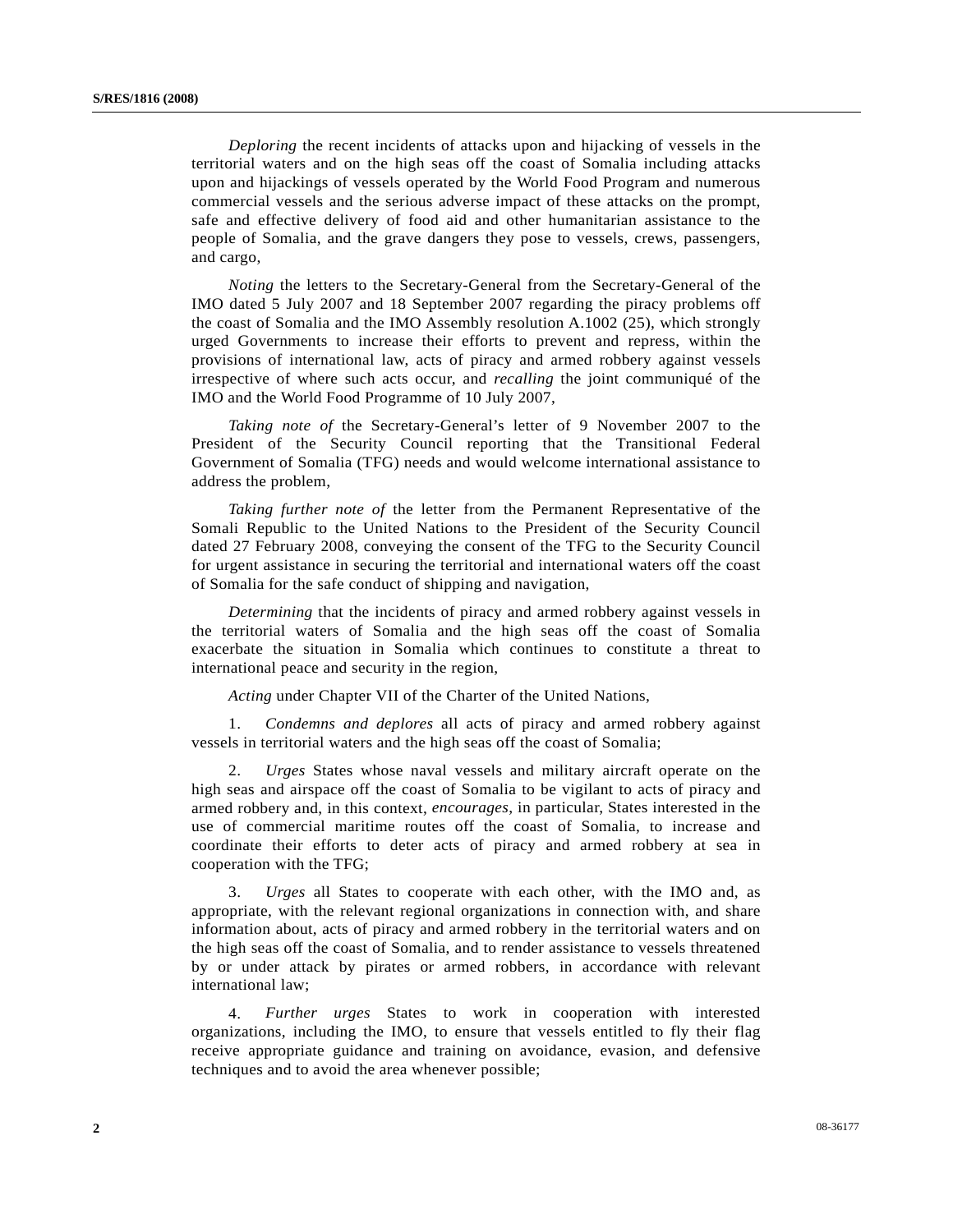5. *Calls upon* States and interested organizations, including the IMO, to provide technical assistance to Somalia and nearby coastal States upon their request to enhance the capacity of these States to ensure coastal and maritime security, including combating piracy and armed robbery off the Somali and nearby coastlines;

 6. *Affirms* that the measures imposed by paragraph 5 of resolution 733 (1992) and further elaborated upon by paragraphs 1 and 2 of resolution 1425 (2002) do not apply to supplies of technical assistance to Somalia solely for the purposes set out in paragraph 5 above which have been exempted from those measures in accordance with the procedure set out in paragraphs 11 (b) and 12 of resolution 1772 (2007);

 7. *Decides* that for a period of six months from the date of this resolution, States cooperating with the TFG in the fight against piracy and armed robbery at sea off the coast of Somalia, for which advance notification has been provided by the TFG to the Secretary-General, may:

 (a) Enter the territorial waters of Somalia for the purpose of repressing acts of piracy and armed robbery at sea, in a manner consistent with such action permitted on the high seas with respect to piracy under relevant international law; and

 (b) Use, within the territorial waters of Somalia, in a manner consistent with action permitted on the high seas with respect to piracy under relevant international law, all necessary means to repress acts of piracy and armed robbery;

 8. *Requests* that cooperating states take appropriate steps to ensure that the activities they undertake pursuant to the authorization in paragraph 7 do not have the practical effect of denying or impairing the right of innocent passage to the ships of any third State;

 9. *Affirms* that the authorization provided in this resolution applies only with respect to the situation in Somalia and shall not affect the rights or obligations or responsibilities of member states under international law, including any rights or obligations under the Convention, with respect to any other situation, and underscores in particular that it shall not be considered as establishing customary international law, and affirms further that this authorization has been provided only following receipt of the letter from the Permanent Representative of the Somalia Republic to the United Nations to the President of the Security Council dated 27 February 2008 conveying the consent of the TFG;

 10. *Calls upon* States to coordinate their actions with other participating States taken pursuant to paragraphs 5 and 7 above;

 11. *Calls upon* all States, and in particular flag, port and coastal States, States of the nationality of victims and perpetrators or piracy and armed robbery, and other States with relevant jurisdiction under international law and national legislation, to cooperate in determining jurisdiction, and in the investigation and prosecution of persons responsible for acts of piracy and armed robbery off the coast of Somalia, consistent with applicable international law including international human rights law, and to render assistance by, among other actions, providing disposition and logistics assistance with respect to persons under their jurisdiction and control, such victims and witnesses and persons detained as a result of operations conducted under this resolution;